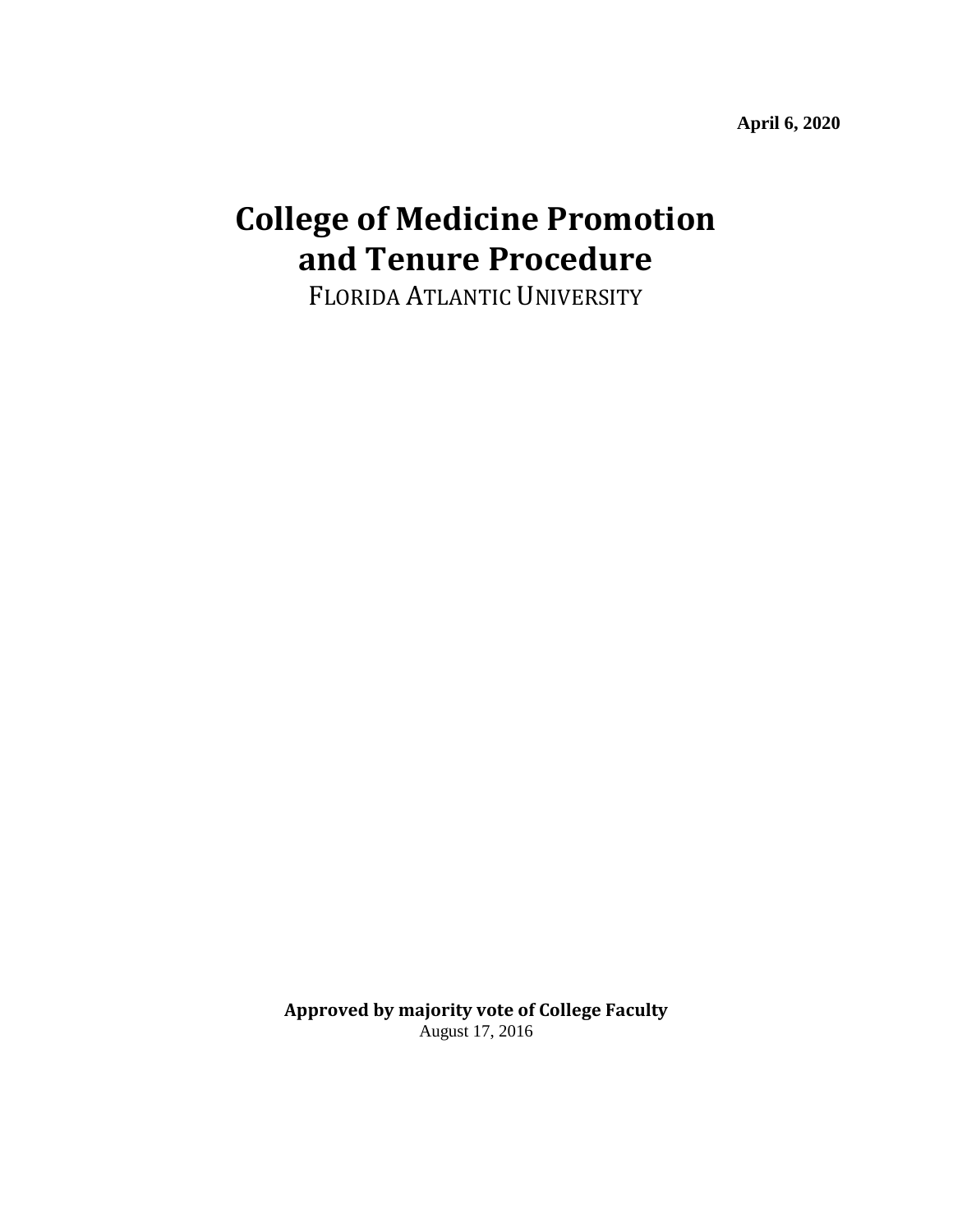## **Introduction**

The Charles E. Schmidt College of Medicine Promotion and Tenure Committee conducts its deliberations in accordance with the Provost's Guidelines for Appointment, Promotion, and Tenure of Faculty. Please visit the Office of the Provost at

<http://www.fau.edu/provost/faculty/promotion-tenure.php> [f](http://www.fau.edu/provost/faculty/promotion-tenure.php)or additional information.

### **Governance**

Structure, responsibilities and membership of the Charles E. Schmidt College of Medicine Promotion and Tenure Committee are detailed in the Faculty Bylaws, Article VII, Standing Committees, Section 2B4: [http://www.med.fau.edu/faculty/documents/policy-resources](http://www.med.fau.edu/faculty/documents/policy-resources-page/COM-By-Laws.pdf)[page/COM-By-Laws.pdf.](http://www.med.fau.edu/faculty/documents/policy-resources-page/COM-By-Laws.pdf)

#### a. Applications for Consideration

The Committee shall consider faculty portfolios and recommendations from the Departmental Promotion and Tenure Committees and the Department Chairs shall forward its final numerical vote according to University guidelines to the Dean. Any discussion or comments regarding the case under review will be held strictly confidential.

Following Departmental review and recommendation, the Committee will also review the curriculum vitae of new faculty who are offered "tenure as a condition of employment" to ensure they meet established criteria for tenure according to College and Universities guidelines. Following review, the Committee will forward its recommendations to the Dean.

#### b. Voting

The Chair shall make every effort to schedule meetings so that all members can be present. All eight members of the Promotion and Tenure Committee, including the Chair, will vote on promotions of non-tenure track faculty. Members who vote on promotions of tenure track faculty to Associate Professor or Full Professor shall be at equal or greater rank than the promotion applied for and members who vote on tenure decisions of tenure track faculty to Associate Professor or Full Professor must be tenured.

#### c. Representation to University Committee

The Chair of the Promotions and Tenure Committee will serve as the College of Medicine representative to the corresponding University Committee, subject to approval by the Dean and the University. In the event the Chair is unable to serve, the Vice Chair will serve as the College representative, subject to approval by the Dean and the University.

#### d. Development of Policies and Procedures

The Committee shall recommend to the Faculty Assembly general policies and procedures affecting promotion and tenure. Except as required by University guidelines, the Committee shall keep no minutes of its deliberations on promotion or tenure cases. The Committee shall keep and publicize minutes of its discussions on other issues.